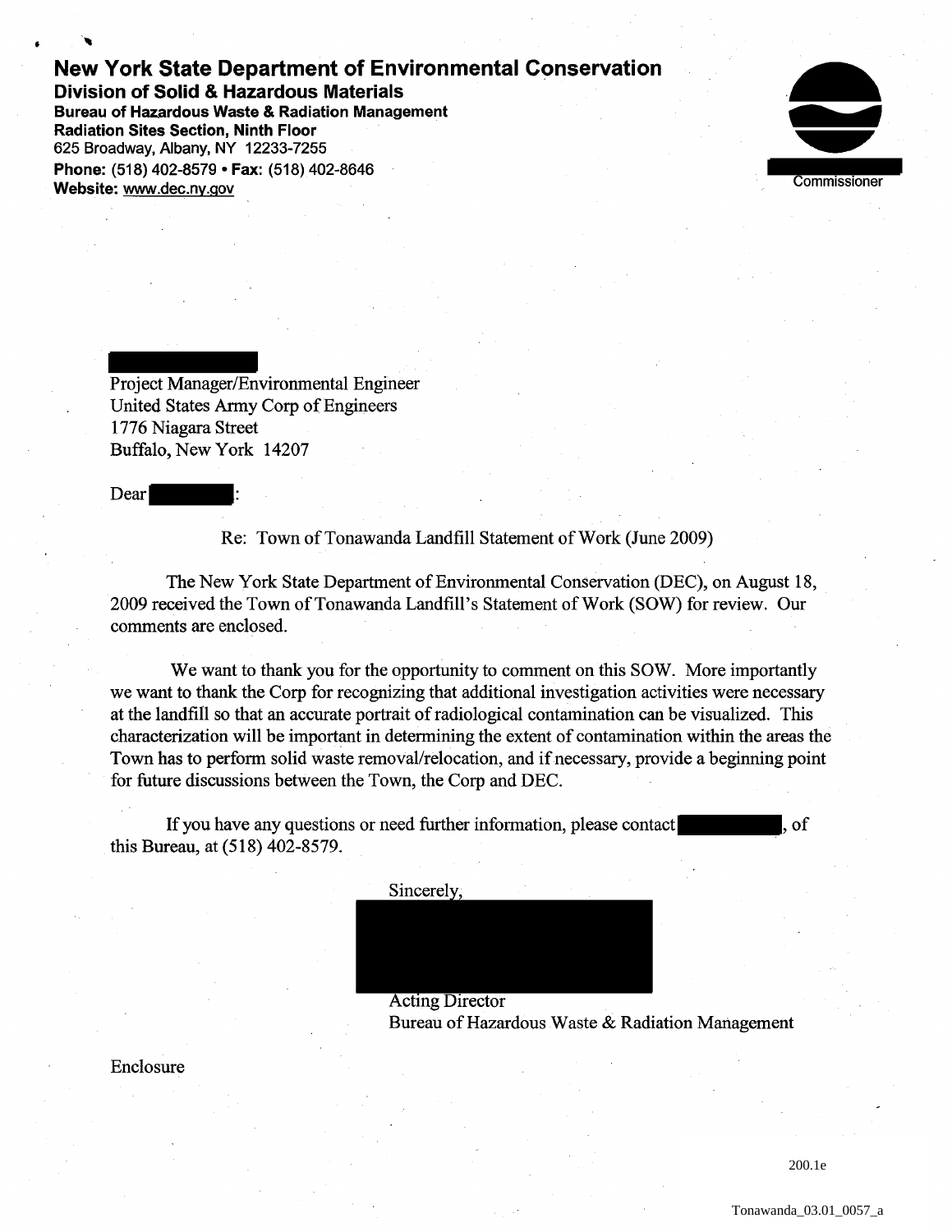## .NYSDEC Comments On Scope of Work RI Addendum Tonawanda Landfill Operable Unit

. ...,

- 1) In Section 2.1, Project Objectives, it is stated that the additional field sampling will be conducted "to verify whether the contaminant levels detected by the DOE still persist on the site." Additionally, it is indicted that based on the sampling results obtained from this investigation, the contaminant fate and transport and associated risk to human health shall be re-evaluated using "only data that verifies the current nature and extent of radioactive contamination" at the site. These stated objectives indicate the intent to discount as no longer valid, any of the historical data collected in the previous site investigations, in particular the results of the DOE studies in the early 1990's. The problem with this approach is that it ignores valid historical data simply because the exact location and associated analytical results are not duplicated in the follow-up investigation activities. Since we are dealing with radioactive contaminants, there would be no appreciable decay or reduction in the concentrations detected less than 20 years ago. Therefore, the historical data remains valid and should be considered in any health risk assessment for the site.
- 2) One of the stated data quality objectives (Section 2.2) is to "evaluate the potential for migration ofMED material into residents' back yards *and/or* (emphasis added) presence of material in yards due to historic disposal operations and haul ways." It is the Divisions position that this objective can only be fully attained by further sampling or investigative activities actually being conducted in the residential yards.
- 3) In Section 3.3, Task 3 involves extensive site clearing in study areas IA-1 through IA-6 in order to conduct the gamma walkover survey. This covers a significant portion of the landfill site, and some offsite areas, including locations where landfill related construction activities have been, and continue to be conducted. It will be very important for the Corps' contractor to coordinate, and work closely with the Town of Tonawanda and their engineer/contractor in order to effectively accomplish the site clearing and investigation work. Additionally, regarding the placement of chipped vegetation and other land clearing material, the Town currently operates a wood chip processing/aging facility onsite. The Corps may want to discuss with the Town the possible use of this area for shredded land clearing material placement.
- 4) In Section 3.5.3 Drilling Method, it is stated: "As each segment of core is withdrawn, the contractor shall scan the core with a 2-inch by 2-inch sodium iodide (NaI) scintillation detector (Ludlum 2360 or equivalent). USACE will then scan the dried soil core with a portable X-Ray Fluorescence (XRF) spectrometer." There should be a discussion as to where the scanning of the core is going to take place. Preferably on a table removed from any higher background area. In addition, this section should also include a discussion on how the USACE going to "dry" the core?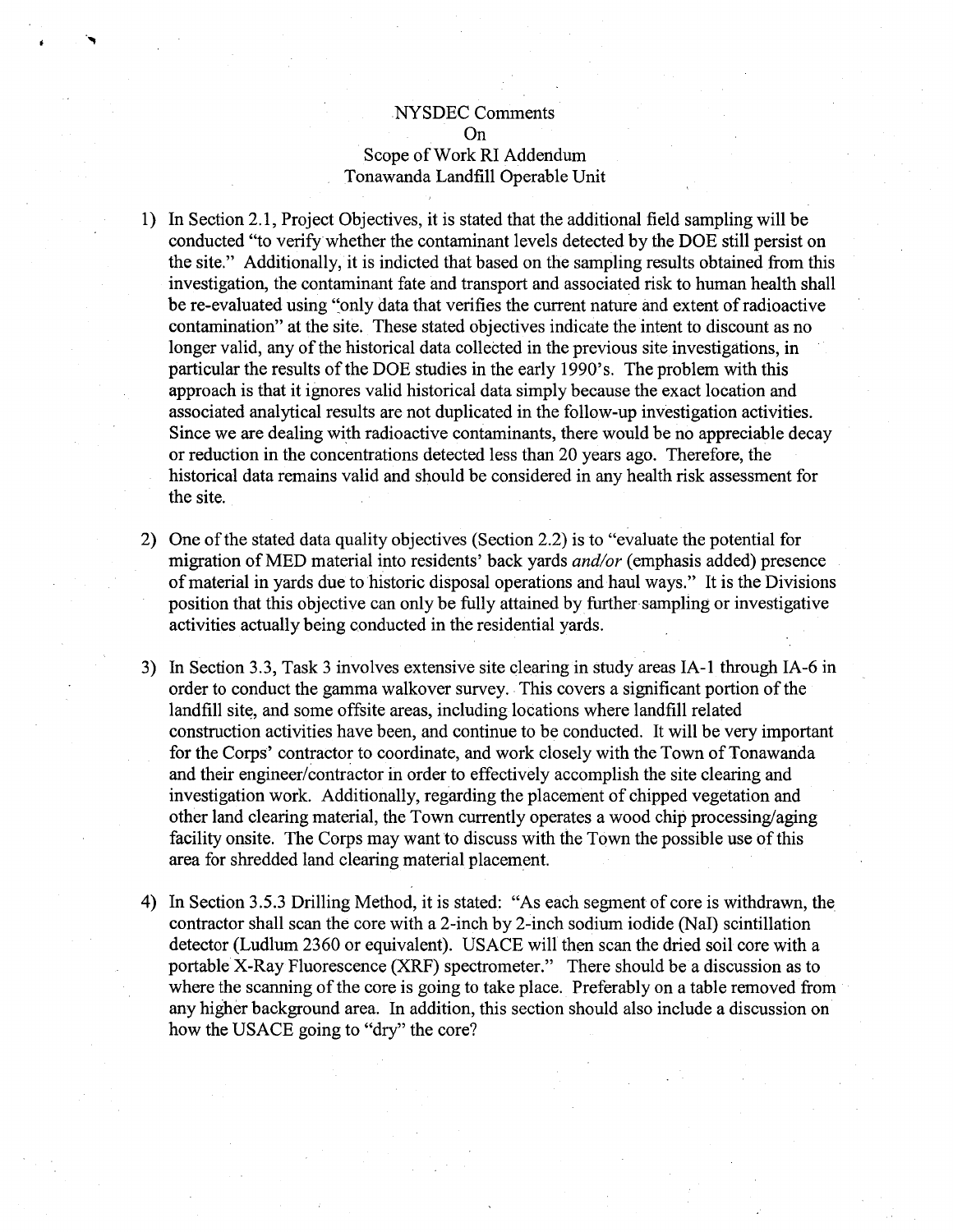- 5) In addition, within the same section, from the experience within this Division a pancake probe would be the preferred probe for scanning the core length.
- 6) In Section 3.5.4 Surface/Subsurface Sampling Protocols, it states: "For these borings, each sample acquired for analysis at the off-site analytical laboratory shall include a one foot segment of the 2" boring at the following locations:
	- 1. The core surface, i.e. the top 6 inches of the boring"

Then the list goes on to list four more sample depth locations. The Division recommends that all of the samples consist of 6 inches of material, including the top interval. We understand this may have been a function of having enough material to perform all of the analysis. If this is the case then perhaps a 3" diameter core needs to be utilized. Contamination standards are based on a 6 inch interval and including more material will lead to misinformation due to dilution.

Also in Section 3.5.4 the second paragraph goes on to discuss borings in areas with low probability of contamination. It states, "For areas with low probability of contamination, the borings shall extend to twelve feet (12') below ground surface (bgs), and shall extend deeper only if a positive result is obtained in the bottom interval of the soil core during core scanning ....." Recent work performed by the Town's contractor may mean that cores deeper than 12 feet below ground surface may need to be collected as much of the grading material may have been brought into the IA-4 and IA-6 areas. A review of near term historic site elevation changes, if they exist, needs to be considered.

I

- 8) In Section 3.5.5 Sample Quantities, the first sentence should read: "Twenty two systematic borings shall ........." to match wording in table 3.
- 9) In Section 3.6 Task 6 (Optional) Groundwater Sampling From Tempory Wellpoints, the work plan states that the groundwater sampling is optional. What will be the determining factors in whether groundwater sampling will be performed? Since one of the objectives of this Scope of Work is to evaluate the characteristics of soil and groundwater for waste disposal, how will this be determined if the well points are not sampled? Sampling would also aid in fulfilling the Corps stated objective of determining the likelihood and pathways of contaminant migration.
- 1 0) The proposed work plan should include reference that the sand pack gradation should be fine enough to prohibit the entry of soil fines into the temporary wells.
- 11) The use of bentonite chips instead of cement-bentonite grout to the surface is proposed due to the temporary nature of these wells. However, the length of time they will be in existence is not clear in the work plan. The work plan must also discuss proper removal . of these wells once the investigation is complete. This would involve removal of all well materials by overboring or other means, and filling the borehole with a cement-bentonite grout using a tremie pipe to five feet below the ground surface.